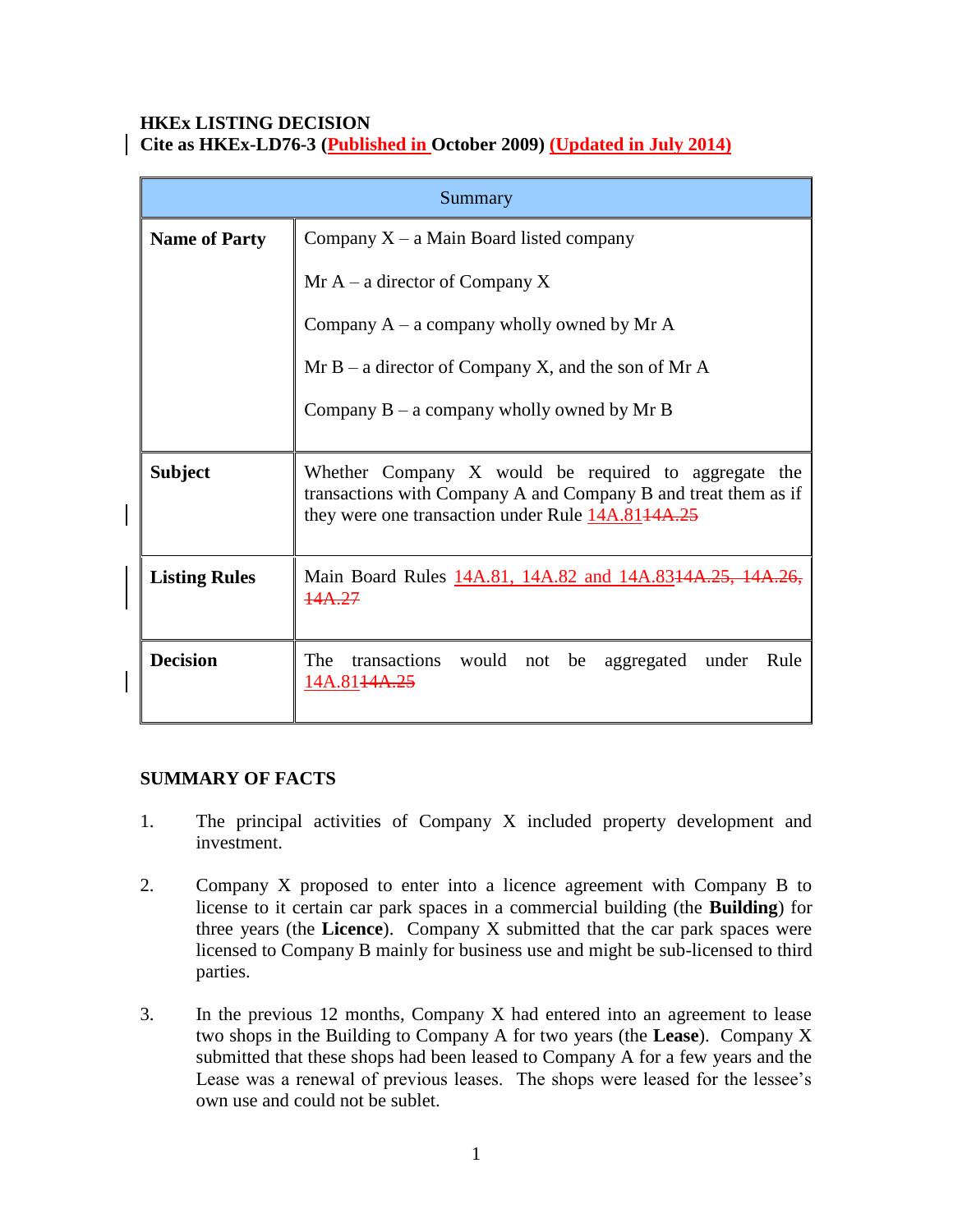- 4. As Company A and Company B were connected persons of Company X, the Lease and the Licence (together the **Transactions**) constituted connected transactions under Chapter 14A.
- 5. Based on the percentage ratio calculations, each of the Lease and the Licence fell within the de minimis provision of Rule  $14A.76(1)14A.31(2)$  and was fully exempt from the connected transaction requirements. If the Transactions were aggregated, they would be subject to disclosure under Rule 14A.76(2)14A.33(3).

#### **THE ISSUE RAISED**

6. Whether Company X would be required to aggregate the Transactions and treat them as if they were one transaction under Rule 14A.8144A.25.

### **APPLICABLE LISTING RULES**

7. Rule  $14A.814A.25$ -provides that:

The Exchange will aggregate a series of connected transactions and treat them as if they were one transaction if they are all completed within a 12-month period or are otherwise related. In such cases, twee listed issuer must comply with the applicable connected transaction requirements based on for the relevant classification of the connected transactions when aggregated. …

8. Rule  $14A.82\overline{4A.26}$  provides that:

Factors that which the Exchange will consider for aggregation take into account in determining whether of a series of connected transactions will be aggregated-include whether the transactions:

- $(1)$  they are entered into by the listed issuer's group with the same party, or with parties who are connected or otherwise associated with one another;
- (2) involve the acquisition or disposal of securities or an interest in one particular company or group of companies;
- (23) they involve the acquisition or disposal of parts of one asset, or securities or interests in a company or group of companies; or
- (34) they together lead to substantial involvement by the listed issuer's group in a new business activity—which did not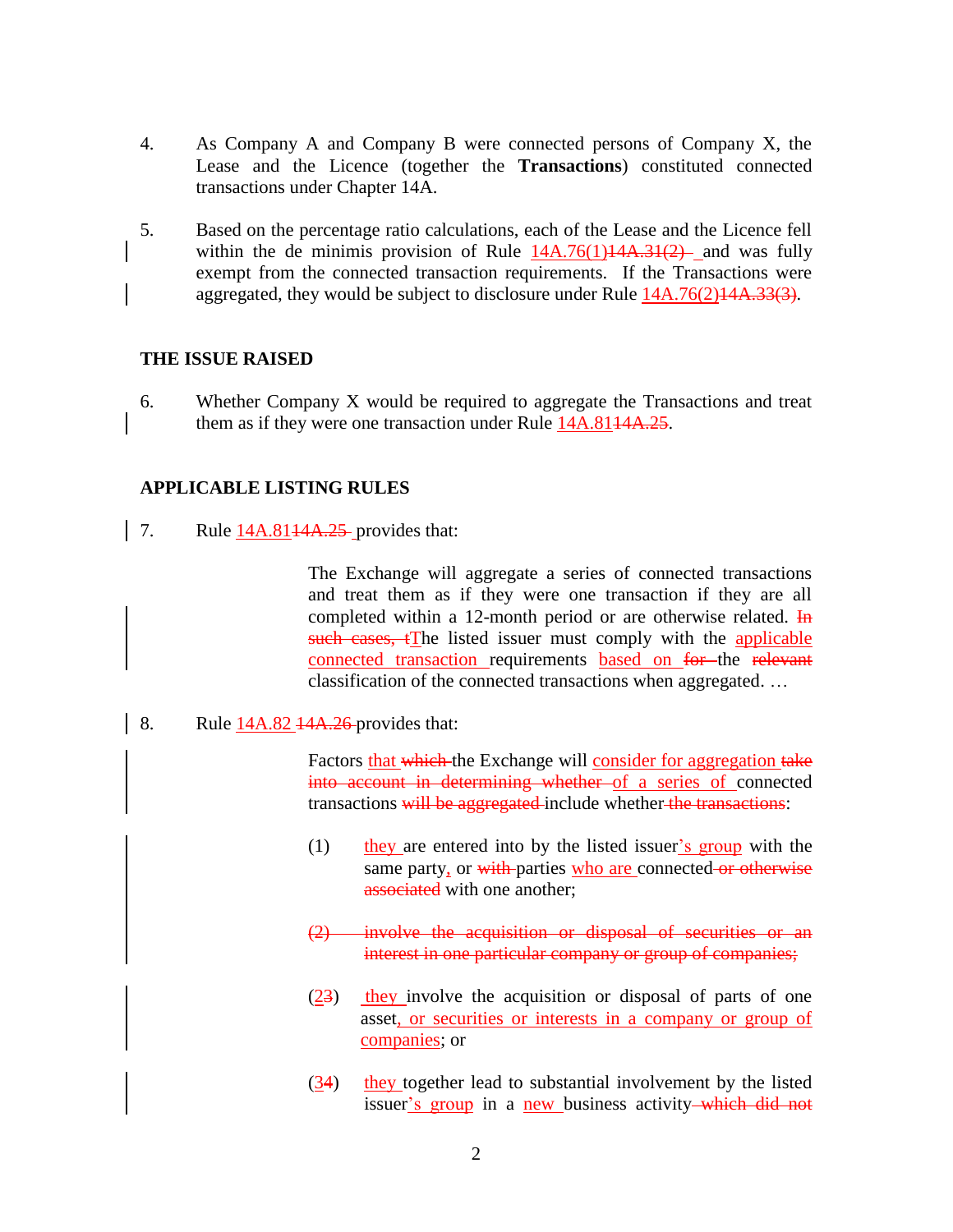previously form a part of the listed issuer's principal business activities.

9. Rule 14A.8314A.27 provides that:

The Exchange may aggregate consider aggregating all continuing connected transactions with a single-connected person-to-determine in which category the aggregated transaction falls.

# **ANALYSIS**

- 10. The connected transaction rules seek to ensure that an issuer takes account of the interests of shareholders as a whole when it enters into transactions with connected persons, in particular to safeguard against connected persons (such as the issuer's directors, chief executives or substantial shareholders, or their associates) taking advantage of their positions to the detriment of minority shareholders. This is achieved by the general requirement for connected transactions to be disclosed and subject to independent shareholders' approval.
- 11. The purpose of aggregation is to prevent an issuer from "splitting" an otherwise large transaction into smaller transactions so that, when size tests are applied to each smaller transaction, it does not reach the thresholds for requiring disclosure and/or shareholders' approval under Chapter 14A. Under Rule 14A.8144A.25, the Exchange may require an issuer to aggregate a series of transaction if they are all completed within a 12 month period or are otherwise related.
- 12. Rule 14A.8214A.26 sets out a non-exhaustive list of factors which the Exchange will take into account in applying the aggregation rule. The rule intends to provide guidance on the circumstances where the Exchange may require aggregation. When determining whether aggregation is required in a particular case, the Exchange will consider all relevant facts and circumstances.
- 13. The aggregation rules apply both to one-off connected transactions and to continuing connected transactions that generally involve provision of goods and/or services. When determining whether a series of continuing connected transactions should be aggregated, the Exchange will consider whether they are of a similar nature as this may indicate "splitting" of a transaction. Rule 14A.8314A.27 provides that the Exchange may consider aggregating all continuing connected transactions with a single connected person.
- 14. In this case, the Lease and the Licence were to be carried out on a continuing basis over a period of time. Given the relationship between Mr A and Mr B, Company A and Company B were "*parties who are connected or otherwise*